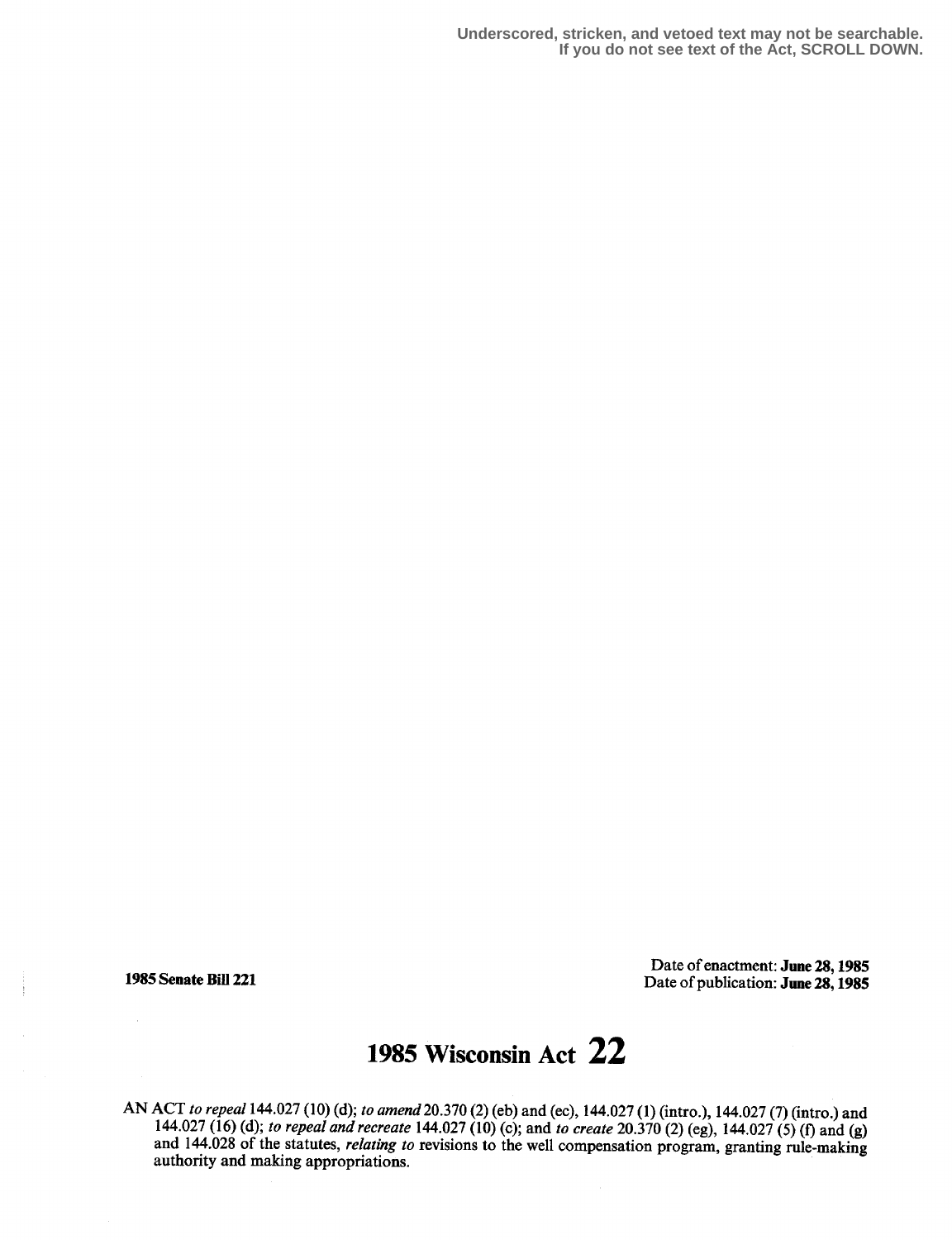## $85 WisACT 22$  -32-

The people of the state of Wisconsin, represented in senate and assembly, do enact as follows:

SECTION 1. 20.370 (2) (eb) and (ec) of the statutes are amended to read:

20.370 (2) (eb) (title) Compensation for well contamination; municipal water supply grants  $-$  payments. As a continuing appropriation, the amounts in the schedule for the purpose of paying compensation under  $\epsilon$  ss. 144.027 and 144.028.

(ec) (title) Compensation for well contamination; municipal water supply grants  $-$  administration. The amounts in the schedule for the purpose of administering s. ss. 144.027 and 144.028.

SECTION 2. 20.370 (2) (eg) of the statutes is created to read:

20.370 (2) (eg) Compensation for well contamination; municipal water supply grants -- grant repayment. All moneys received under s. 144.027 (16) (d) for the purpose of paying compensation under ss. 144.027 and 144.028.

SECTION 3.  $144.027$  (1) (intro.) of the statutes is amended to read:

144.027 (1) DEFINITIONS. (intro.) In this section and in s. 144.028:

SECTION 4. 144.027 (5) (f) and (g) of the statutes are created to read:

144.027 (5) (f) The department shall allocate money for the payment of claims according to the order in which completed claims are received. The department may conditionally approve a completed claim even if the appropriations under s. 20.370 (2) (eb) and (eg) are insufficient to pay the claim. The department shall allocate money for the payment of a claim which is conditionally approved as soon as funds become available.

(g) The department may deny a claim if, under s. 144.028, the department has issued a preliminary determination of eligibility or has issued a municipal grant award to the municipality in which the contaminated private water supply is located, and the municipality agrees to provide a municipal water supply to replace the contaminated private water supply. The department may delay the approval of a claim if the department determines that a municipal water supply may be the most feasible solution to the problem of contaminated private water supplies in the area.

SECTION 5. 144.027 (7) (intro.) of the statutes is amended to read:

144.027 (7) PURPOSE AND AMOUNT OF AWARD. (intro .) If the department . finds that the claimant meets all the requirements of this section and rules promulgated under this section and that the private water supply is contaminated, the department shall issue an award. The award may not pay more than  $80\%$  60% of the eligible costs. This percentage may be reduced under sub.  $(10)~ (d)$ . The award may not pay any portion of eligible costs in excess of \$12,000. Eligible costs include the following items only:

SECTION 6.  $144.027$  (10) (c) of the statutes is repealed and recreated to read:

144.027 (10) (c) The department shall pay each claim within 30 days after a completed payment request is submitted. The department shall pay eligible costs under sub. (7) based upon cost tables and rules promulgated under sub. (11) (c).

SECTION 7. 144.027 (10) (d) of the statutes is repealed.

SECTION 8. 144.027 (16) (d) of the statutes is amended to read:

144.027 (16) (d) The state is subrogated to the rights of a claimant who obtains an award under this section in an amount equal to the award. All moneys recovered under this paragraph shall be credited to the appropriation under s.  $20.370(2)$  (eg).

SECTION 9. 144.028 of the statutes is created to read:

144.028 Municipal water supply grants; service to replace contaminated wells. (1) APPLICATION. A municipality may apply to the department for a municipal water supply grant if all of the following conditions are satisfied:

(a) Three or more private water supplies in the area to be served by the municipality are contaminated .

(b) The municipality agrees to provide a municipal water supply to replace contaminated private water supplies.

(2) PRELIMINARY DETERMINATION OF ELIGIBILITY. (a) Within 30 days after receipt of an application under sub. (1), the department shall hold a public hearing in the area proposed to be served to allow each person having a contaminated private water supply to comment on the municipality's proposal. The department shall notify, by 1st class mail, each person whose private water supply has been determined to be contaminated of the date, time and place of the public hearing.

(b) If the department determines that the conditions under sub. (1) are satisfied and that a municipal water supply is the most feasible solution to the problem of contaminated private water supplies in that area, the department may issue a preliminary determination of eligibility. In determining feasibility, the department shall consider the risk of future contamination to private water supplies, the cost of the project in relation to the cost of replacing private wells, the speed with which the municipality can construct a municipal water supply, the projected residential and industrial need for water in the area and the auxiliary benefits of a municipal water supply, including fire protection benefits .

(c) The department may withdraw a preliminary determination of eligibility if it determines that the municipality is not proceeding expeditiously with the design and construction of a municipal water supply.

MUNICIPAL WATER SUPPLY GRANTS; ELIGIBLE COSTS. The department shall establish standards and procedures for the issuance of municipal water supply